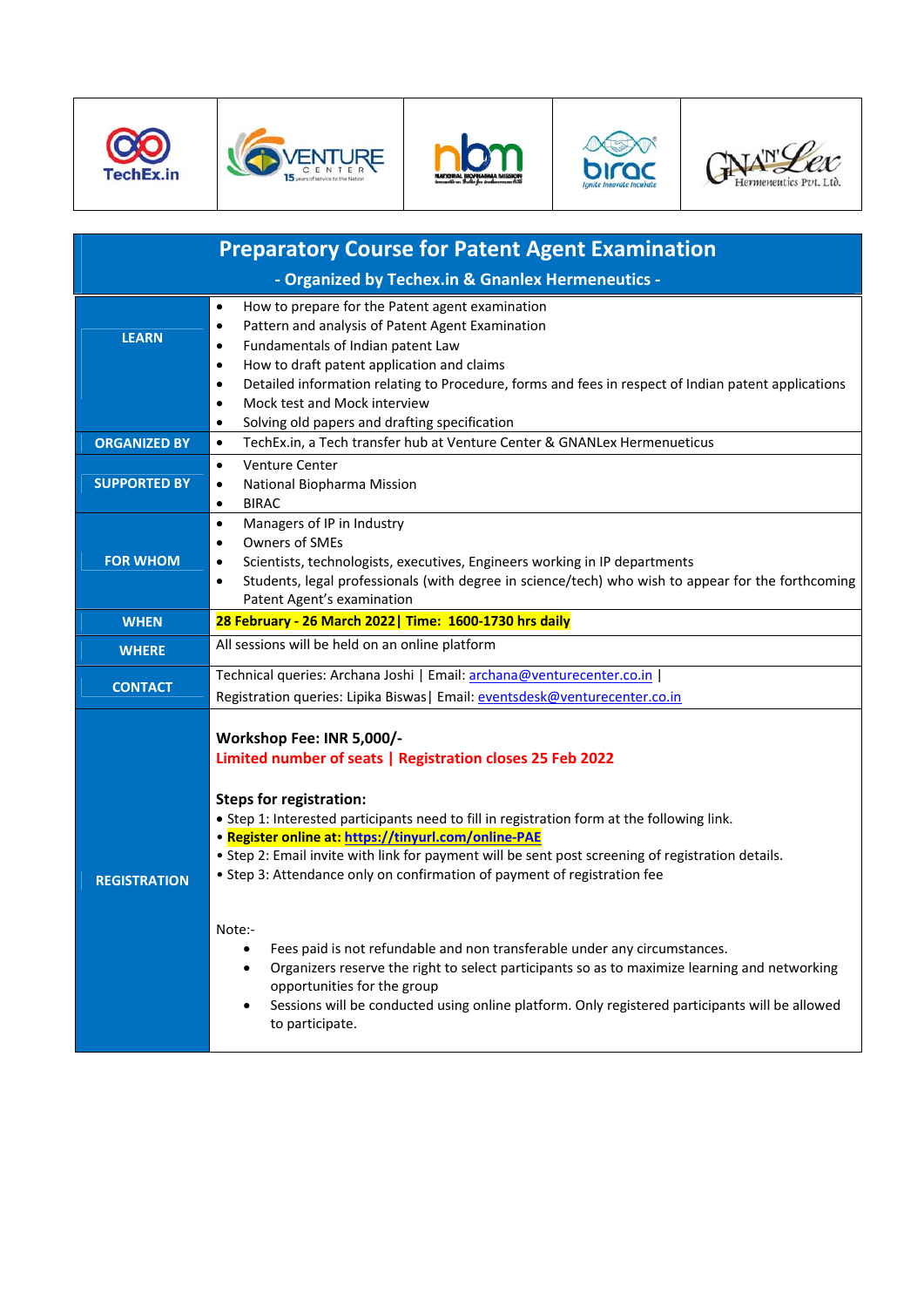









## **Introduction**

The Patent Agent Exam is conducted by the Indian Patent Office. Professionals from science and technology background take this exam to qualify as Patent Agents. The patent agent exam requires serious, long-term preparation. One must know about the exam, the law of patents, and the patent drafting aspects. The course on preparing for the patent agent examination teaches you all of this in detail.

This course is for understanding the patent prosecution at the patent office, acquiring drafting skills for preparation of patent specifications and other documents required for prosecution of patent applications in Patent Office in the context of Indian and International patent applications and for understand the role of patent agent and formalities of registration.

## **Workshop Outline**

- Understanding the provisions of The Patents Act 1970 and the rules there under
- Patent procedure and prosecution at the Patent Office
- Provisions relating to International application under The Patents Act 1970 and rules
- Drafting patent specifications and documents for patent prosecution
- Solving previous years papers of Patent Agents examination

## **Course includes**

- At the end of each session day, a feedback link will be shared. Filling up this link will be marked as your attendance for *the concerned session.*
- Certificate of Participation issued by TechEx at Venture Center
- Access to all presentations and resources will be available on a restricted website (Restricted website link will be shared only with participants)
- At the end of the course:
	- o A *rehearsal examination* on the basis of Patent Agent Examination would be conducted. The assessment would be given to the participants immediately.
	- o A *mock interview* will be conducted.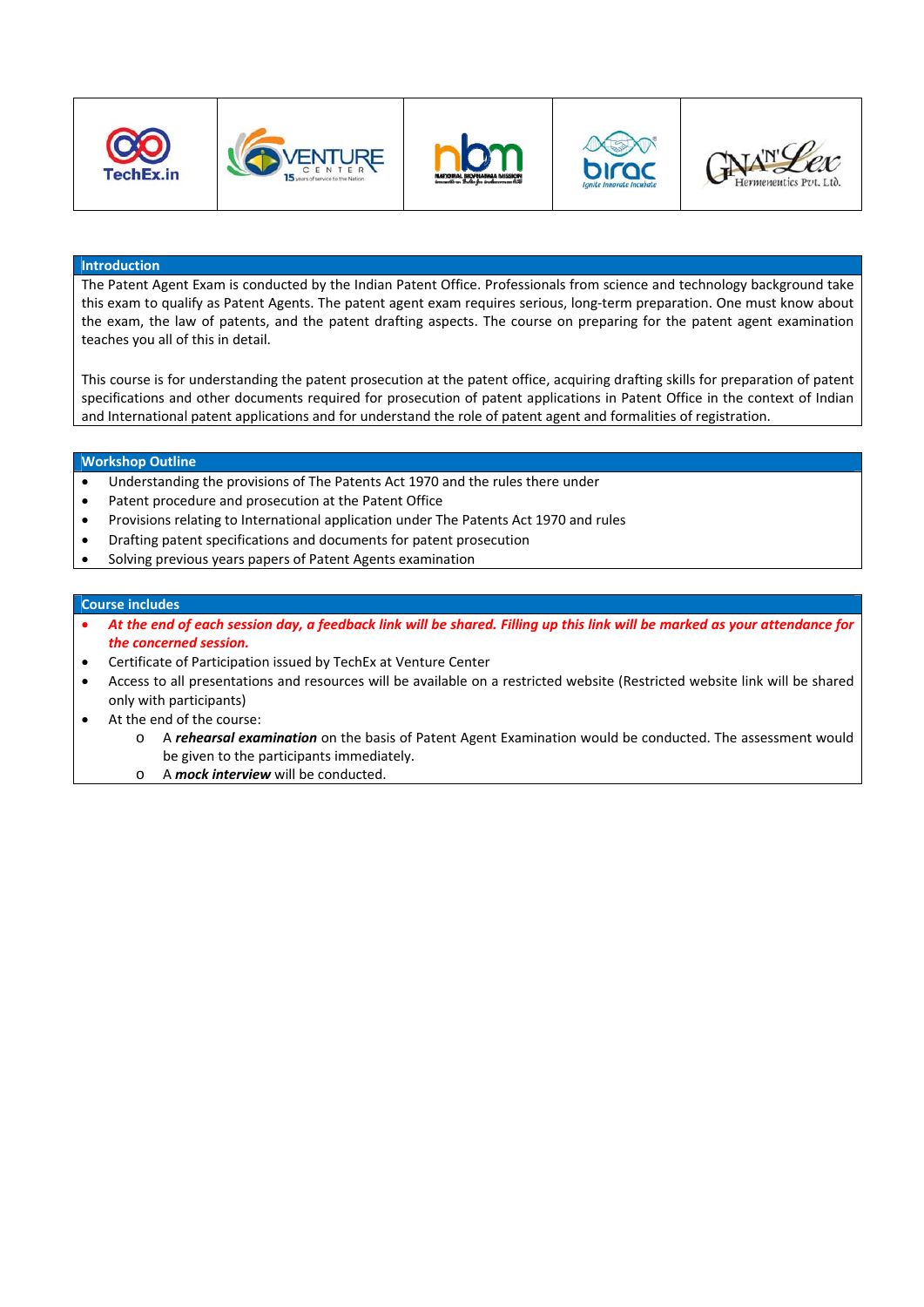









|                | <b>Workshop Outline</b> |           |                                                                                                                         |                                        |
|----------------|-------------------------|-----------|-------------------------------------------------------------------------------------------------------------------------|----------------------------------------|
| <b>S. No.</b>  | <b>Date</b>             | Time      | <b>Session Title</b>                                                                                                    | <b>Speaker</b>                         |
| $\mathbf{1}$   | 28-02-2022              | 1600-1730 | Nature of Examination, Patent Agents-Rights and<br>duties, Patent Act Overview                                          | Andreya Fernandes                      |
| $\overline{2}$ | 01-03-2022              | 1600-1730 | Definition of Invention, Patentable & Not Patentable<br>Inventions                                                      | Poorvashree Joshi                      |
| 3              | 02-03-2022              | 1600-1730 | Patent specification, Publication & Examination of<br>Patent application                                                | Andreya Fernandes                      |
| 4              | 03-03-2022              | 1600-1730 | Pre & Post grant Opposition, grounds for opposition<br>and procedure                                                    | Archana Joshi                          |
| 5              | 04-03-2022              | 1600-1730 | <b>Anticipation &amp; Secrecy Directions</b>                                                                            | Andreya Fernandes                      |
| 6              | 07-03-2022              | 1600-1730 | Grant Of Patents, Term of Patent, Rights of Patentee /<br>Co-owners, Patent of addition, amendment of<br>specifications | Andreya Fernandes                      |
| 7              | 08-03-2022              | 1600-1730 | Restoration Of Lapsed Patents, Surrender & Revocation<br>of Patents, renewal of Patents                                 | Andreya Fernandes                      |
| 8              | 09-03-2022              | 1600-1730 | Patent register, Patent office and Powers of controller                                                                 | Andreya Fernandes                      |
| 9              | 10-03-2022              | 1600-1730 | Working Of Patents & Compulsory Licenses                                                                                | Andreya Fernandes                      |
| 10             | 11-03-2022              | 1600-1730 | Use Of Inventions For Purposes Of Government<br>&<br>Acquisition Of Inventions By Central Government                    | Andreya Fernandes                      |
| 9              | 14-03-2022              | 1600-1730 | Infringement & Non-infringement Of Patents                                                                              | Andreya Fernandes                      |
| 10             | 15-03-2022              | 1600-1730 | Appeals, Penalties & Fraud                                                                                              | Andreya Fernandes                      |
| 11             | 16-03-2022              | 1600-1730 | International arrangements, PCT, Forms & Fees under<br>Patent Act, 1970                                                 | Andreya Fernandes                      |
| 13             | 17-03-2022              | 1600-1730 | Miscellaneous                                                                                                           | Andreya Fernandes                      |
| 14             | 21-03-2022              | 1600-1730 | Reading a patent and domain specific patents                                                                            | Srividya Ravi and Chirag<br>Dighe      |
| 15             | 22-03-2022              | 1600-1730 | Drafting patent claims                                                                                                  | Srividya Ravi                          |
| 16             | 23-03-2022              | 1600-1730 | Drafting patent claims                                                                                                  | Srividya Ravi                          |
| 17             | 24-03-2022              | 1600-1730 | Solving of old papers and drafting specification                                                                        | Srividya Ravi and Andreya<br>Fernandes |
| 18             | 25-03-2022              | 1600-1730 | Solving of old papers and drafting specification                                                                        | Srividya Ravi and Andreya<br>Fernandes |
| 19             | 26-03-2022              | 1600-1730 | Solving of old papers and drafting specification                                                                        | Srividya Ravi and Andreya<br>Fernandes |
| 20             | 08-04-2022              | 1530-1730 | Mock Test                                                                                                               |                                        |
| 21             | TBD                     | TBD       | Mock Interview                                                                                                          |                                        |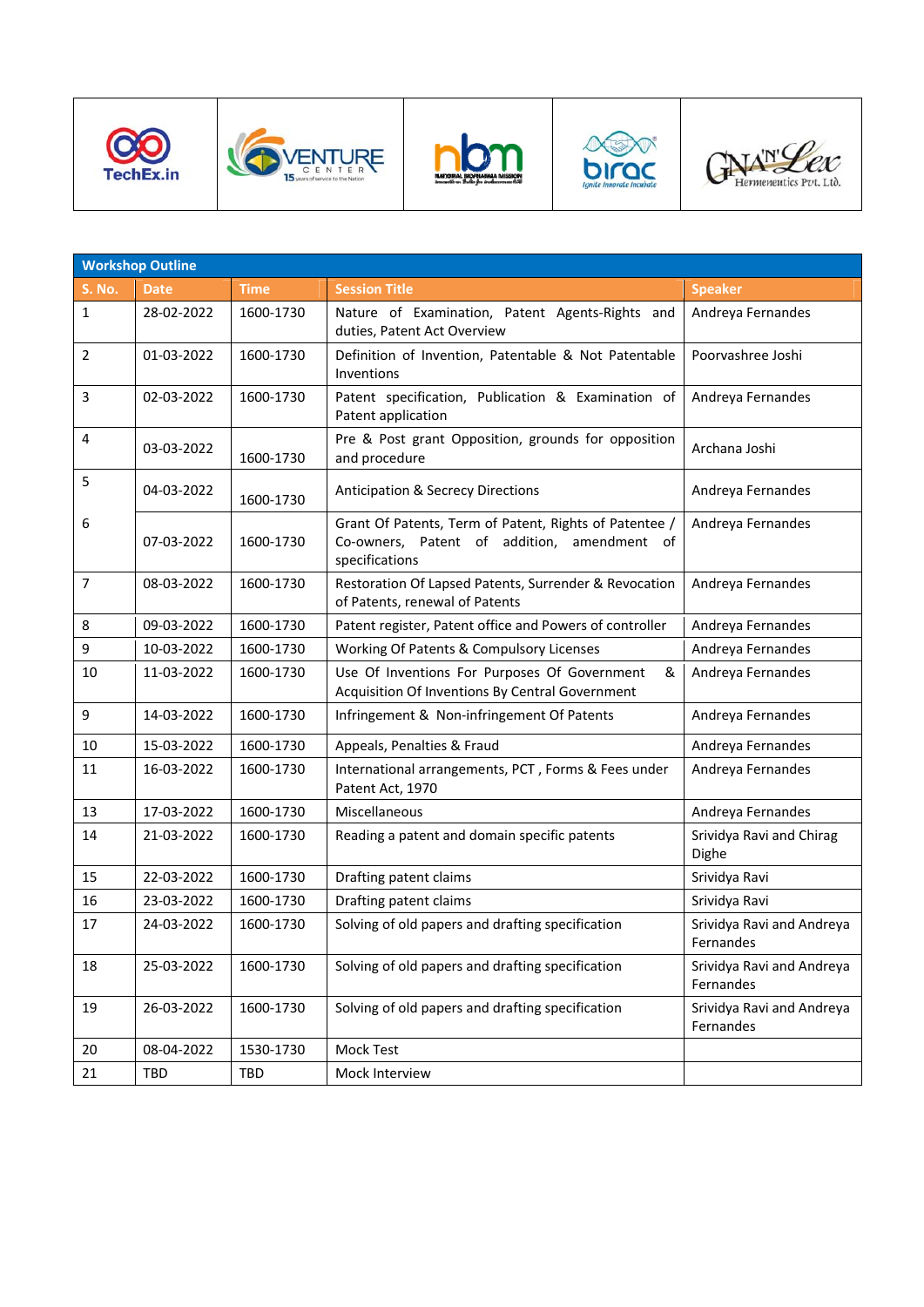









| <b>Speakers (in alphabetical order of last names)</b> |                                                                                                                                                                                                                                                                                                                                                                                                                                                                                                                                                                                                                                                                                                                                                                                                                                                                                                                                                                                                                                                                                                                                                                                                       |  |  |  |
|-------------------------------------------------------|-------------------------------------------------------------------------------------------------------------------------------------------------------------------------------------------------------------------------------------------------------------------------------------------------------------------------------------------------------------------------------------------------------------------------------------------------------------------------------------------------------------------------------------------------------------------------------------------------------------------------------------------------------------------------------------------------------------------------------------------------------------------------------------------------------------------------------------------------------------------------------------------------------------------------------------------------------------------------------------------------------------------------------------------------------------------------------------------------------------------------------------------------------------------------------------------------------|--|--|--|
|                                                       | <b>Chirag Dighe</b><br>Chirag Dighe is a Patent agent and Attorney with a Masters degree in Physics. After working with an<br>Industrial Controls and appliances firm for around two years dealing with Automated products,<br>Chirag joined Gnanlex group and since then has drafted and prosecuted around 100 patent<br>applications. His experience includes Prior Art Search, Patent Search Analysis & Opinion, Drafting of<br>Provisional/Complete specifications, Reply to Examination Reports and Foreign Office Actions<br>including US, China, Korea, Canada and other countries and attending Hearings.                                                                                                                                                                                                                                                                                                                                                                                                                                                                                                                                                                                     |  |  |  |
|                                                       | <b>Andreya Fernandes</b><br>Andreya Fernandes holds Master's degree in Intellectual Property Law (LLM) and Biotechnology,<br>respectively, and PG Diploma in Patents Law. She also holds a graduate degree in LLB (Law) and<br>Microbiology & Biochemistry, respectively. She is an Advocate and a practicing as a Patent and<br>Trademarks Agent. She is working in the field of IPRs for the more than 15 years including appearing<br>before the Patent Office, Tribunals and High Courts. She has been a resource person for various<br>seminars and is also a guest faculty.                                                                                                                                                                                                                                                                                                                                                                                                                                                                                                                                                                                                                     |  |  |  |
|                                                       | Archana Joshi<br>Archana is a Registered Patent Agent at Indian Patent office.<br>She holds M.Sc. Organic Chemistry, University of Pune and has completed her P.G. Diploma in<br>Patents Law from NALSAR University (Hyderabad)<br>Completed training on Technology Transfer and Commercialization with 57 RTTP (Registered<br>Technology Transfer Professional) CE credits.<br>She is working in the field of IPR for more than 8 years including Patent drafting, filing &<br>prosecution, conducting IP Training programs and workshops, Trademark filing & prosecution,<br>Industrial design filing & prosecution, MOU, NDA, Licensing agreements drafting & vetting etc.                                                                                                                                                                                                                                                                                                                                                                                                                                                                                                                         |  |  |  |
|                                                       | Poorvashree Joshi<br>Poorvashree is a registered patent agent at Indian Patent office with PhD in pharmaceutical<br>chemistry from Bharati Vidyapeeth's Poona college of Pharmacy, Pune. She has completed her P.G.<br>Diploma in Patents Law from NALSAR University (Hyderabad). She has also completed a course on<br>Patent search and analytics conducted by National Programme on Technology Enhanced Learning<br>(NPTEL). She is experienced in the field of Patent searching. At Venture Center, she is responsible<br>for setting up and managing prior art search desk, operate search and analytics services, conducting<br>patentability assessments and FTOs, drafting and prosecution of patent applications. Prior to joining<br>Venture Center, she was working at CSIR- URDIP.                                                                                                                                                                                                                                                                                                                                                                                                        |  |  |  |
|                                                       | Srividya Ravi<br>Srividya Ravi, has been in the field of Intellectual Property Rights (IPRs) for nearly fifteen years after<br>spending more than a decade in the pharmaceutical Industry. In the field of pharmaceuticals, she<br>has been in the product development and quality assurance functions. She is a Patent Agent and<br>currently heads the Pune operations of Gnanlex Hermeneutics Pvt Ltd. Handling a crucial inventor<br>facing role at the CSIR-NCL, Pune amongst other clients, she has experience in handling patents in<br>the fields of chemistry, pharmaceuticals, fine chemicals, food and nutritional products.<br>Combining her educational background and rich experience in the pharmaceutical industry with her<br>knowledge and exposure to IPRs, Srividya regularly conducts certificate courses to post-graduate<br>students of Science and technology. She is a resource person at various workshops, seminars and<br>training sessions and has been involved in the training of Patent Examiners from various countries<br>such as India, Indonesia, Egypt and Vietnam. She has been a faculty for the Patent Agent<br>preparatory courses since the last ten years. |  |  |  |